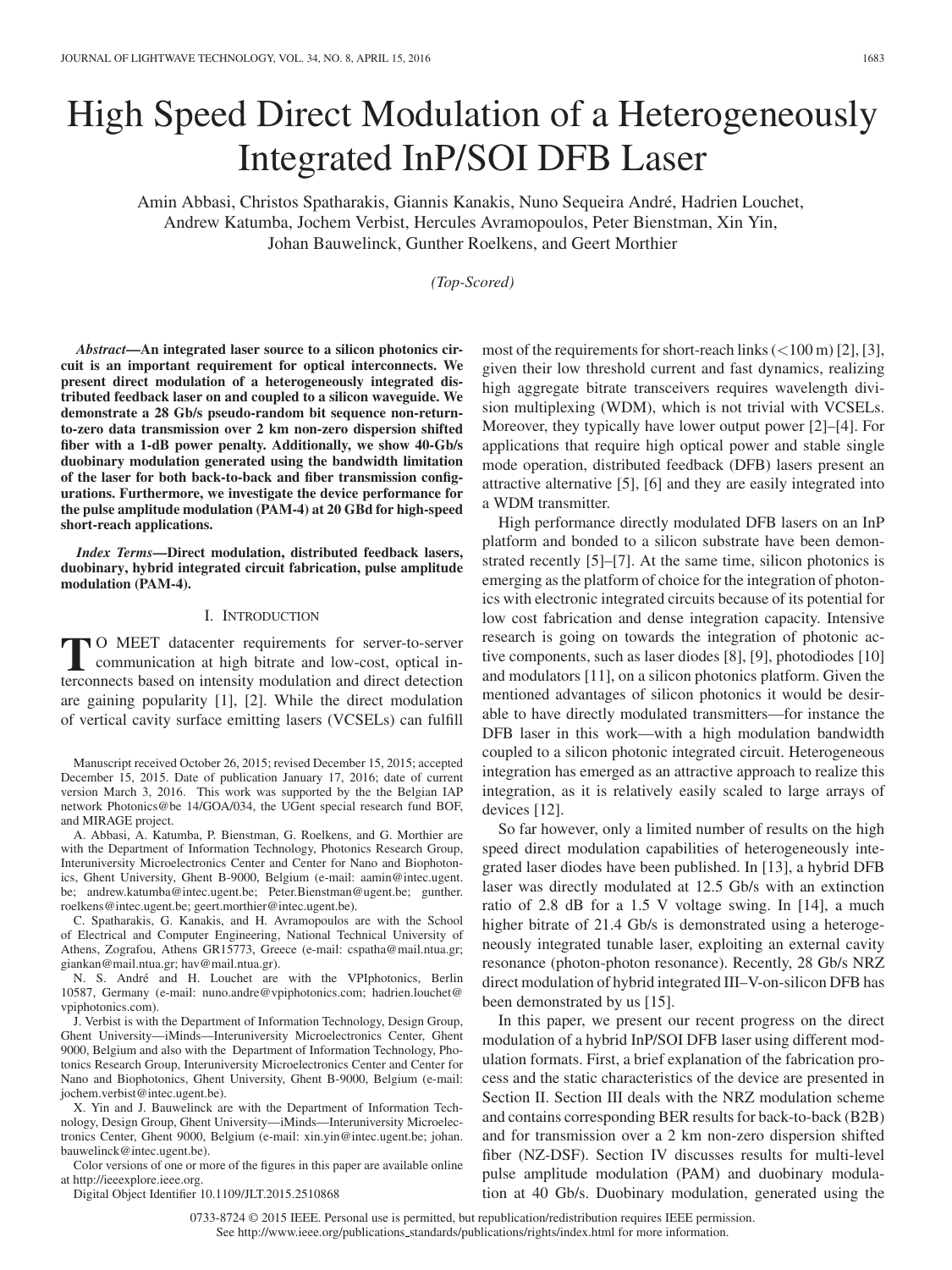

Fig. 1. Longitudinal cross section of the device (top), top view of the sample (bottom), GSG pads and grating couplers are indicated for one laser.

bandwidth limitation of the laser, provides a viable alternative to reach a bitrate of 40 Gb/s. In all cases, we show recorded eye diagrams together with the corresponding BER versus optical received power characteristics.

## II. FABRICATION AND STATICS CHARACTERISTICS

The fabricated hybrid III–V-on-silicon DFB lasers are depicted in Fig. 1. Each laser consists of a DFB grating defined in a 400 nm thick silicon waveguide layer using 193 nm deep UV lithography, with the III–V gain region bonded on top. The InP epitaxial layer stack is adhesively bonded to the patterned and planarized silicon-on-insulator (SOI) using divinylsiloxane-bisbenzocyclobutene. The coupling coefficient of the laser can be controlled by varying the thickness of the bonding layer. The designed coupling coefficient is 135 cm<sup>-1</sup> and the DFB grating length is 340  $\mu$ m. Taper structures are used to couple the DFB to the passive silicon waveguide layer. The longitudinal crosssection of the device is shown in Fig. 1(a). Fig. 1(b) shows the top view of the fabricated devices connected to grating couplers for fiber-chip interfacing. A –7dB fiber-to-chip coupling efficiency was obtained. The separation between the III–V and the silicon waveguide is 50 nm and the gratings are etched 180 nm deep and have a duty cycle of 50%. The III–V layer stack consists of six InGaAsP quantum wells (photoluminescence peak at 1.55  $μ$ m) sandwiched between InGaAsP separate confinement heterostructure layers (bandgap wavelength 1.17  $\mu$ m) and InP cladding layers.

Static measurements were performed to verify the laser's optical power and electrical properties. Fig. 2 shows *L–I–V* curves for the DFB laser and the optical spectrum at 100 mA bias current (see Fig. 2, inset) measured at 20 °C. The side mode suppression ratio is more than 45 dB. The laser operates at 1566 nm,



Fig. 2. *L–I–V* curves and optical spectrum (inset) of the DFB laser.

close to the gain peak of the laser structure. The average optical power in the Si waveguide is 6 mW at 100 mA bias current. The kink in the *L–I* curve is attributed to a mode hop from the shorter wavelength band edge mode of the DFB laser to the longer wavelength mode due to device heating (an effect which only occurs in CW operation and not under dynamic operation, as verified by monitoring the laser spectrum during the large signal measurements described later in the paper). The laser threshold current  $I_{\text{th}}$  is 17 mA.

## III. NRZ MODULATION

The large signal modulation measurements were performed by using an SHF 12100B pulse pattern generator (PPG) for variable bitrate measurements with adjustable pattern lengths. The output of the PPG was amplified by an SHF S807 broadband RF amplifier. An RF-voltage of 2  $V_{pp}$  (assuming a 50  $\Omega$  load) was applied to the laser to realize large signal modulation. As the laser is not 50  $\Omega$  terminated a much lower voltage swing (<1 V) on the laser is expected. Eye diagrams were measured using a Tektronix DSA 8300 sampling oscilloscope. Eye diagrams were measured using a Sumitomo photodiode with a packaged limiting transimpedance amplifier at the receiver side and are shown in Fig. 3. Electrical NRZ signals with different PRBS pattern lengths were used to directly modulate the DFB laser. As can be seen in Fig. 3(a), the eyes are open at 28 Gb/s even after propagating through a 2 km NZ-DSF with a dispersion coefficient of 4.5–6 ps/nm·km at 1565 nm. A 2 dB extinction ratio was measured in the B2B configuration. Less than 1 dB power penalty at BER of  $10^{-9}$  was measured for transmission over 2 km NZ-DSF at 28 Gb/s using a data stream length of  $2^7-1$ .

Degradation can be observed for longer word length, as was also observed and is also explained in other works [16], [17]. Using encoding methods such as 8b/10b may be useful to reduce this pattern effect [18]. With 8b/10b, each eight bits of data is mapped into ten bits for transmission. It is well balanced, with minimal deviation from the occurrence of an equal number of 1 and 0 bits across any sequence.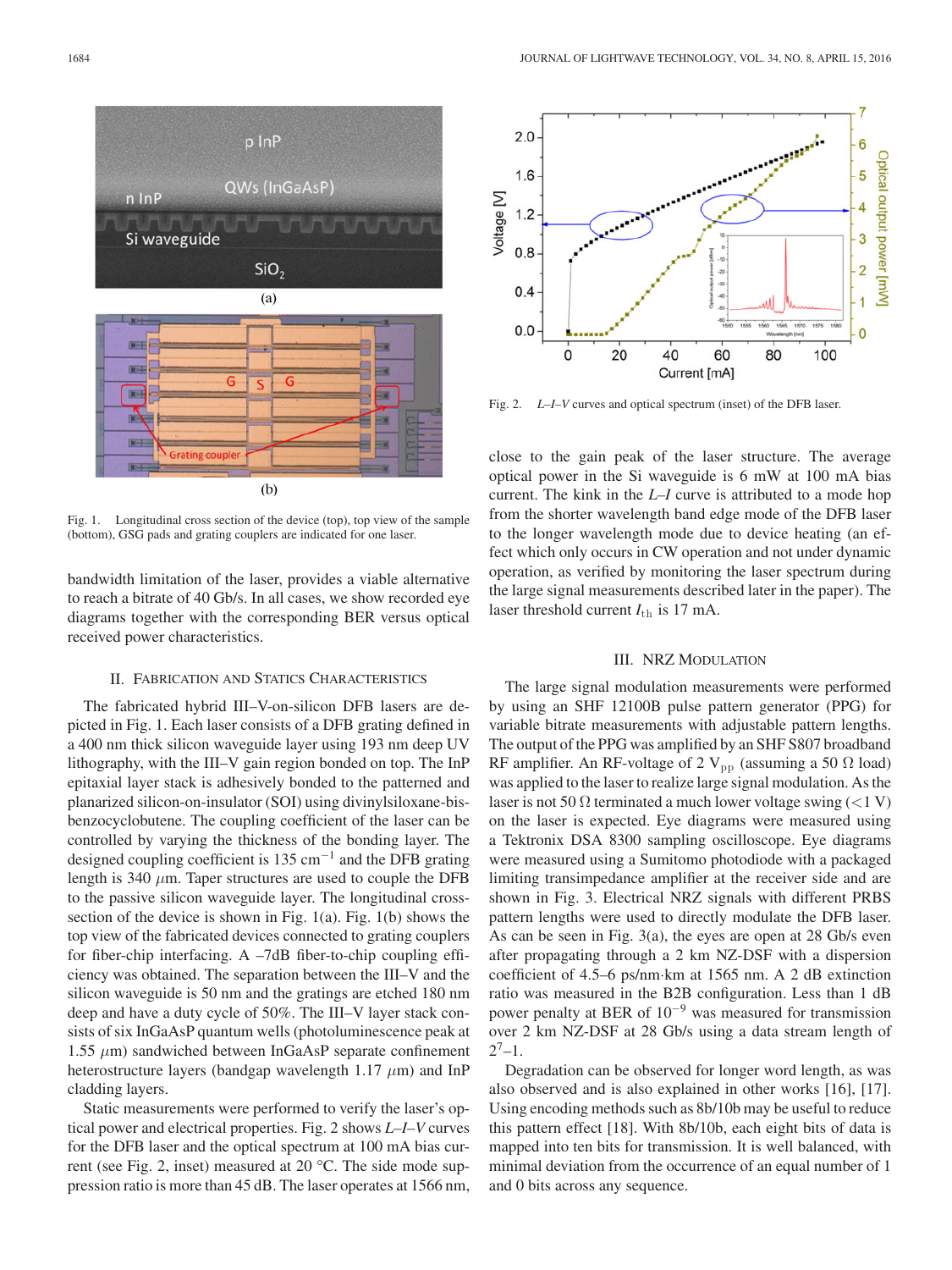

Fig. 3. Eye diagrams for B2B (a) and after 2 km NZ-DSF fiber transmission, (b) at 28 Gb/s using a  $2^{11}$ -1 data pattern length (bias current of 100 mA at 20 °C), (c) BER curves for different PRBS pattern lengths.



Fig. 4. Experimental setup used to characterize the advanced modulation

### IV. DUOBINARY AND PAM-4 MODULATION

The experimental setup used to characterize the advanced modulation format performance of the devices is shown in Fig. 4. The electrical signal is generated by a Keysight M8195A arbitrary waveform generator and is then amplified by an SHF-S708 RF amplifier. A low noise dc current is combined with the RF data using a bias-tee and the output is used to drive the laser through a GSG RF probe. The laser bias current is set around 100 mA and a 1.5  $V_{\text{pp}}$  (assuming a 50  $\Omega$  load) data signal is used. The optical data signal is propagated through a 2 km NZ-DSF. At the receiver side, a variable optical attenuator and a 40 GHz Discovery Semiconductors photodiode together with a SHF high-speed amplifier are used to boost the received signal to the desired level. The electrical data is captured by a Keysight DSA-Z634 63 GHz real time oscilloscope. The saved data was then processed off-line for BER estimation with and without equalization.



Fig. 5. Electro-optic response of the laser at different bias currents.

Three level duobinary data modulation and detection using lower bandwidth devices have been reported recently [19]. Since the laser's  $S_{21}$  electro-optic response looks similar to the fifth order Bessel function with 3dB bandwidth of 15 GHz (Fig. 5), we were able to exploit this fact and generate electrical duobinary using the laser as the low pass filter. The duobinary signal presents three levels (see Fig. 6). The lower and upper signal levels represent sequences of 0 and 1 s, respectively whereas a transition from 0 to 1 or from 1 to 0 is mapped on the central level. As such, knowledge of the previous transmitted bit is needed in order to decode the current one but differential coding can be used to prevent error propagation.

Eye diagrams for 40 Gb/s duobinary modulation are shown in Fig. 6. In Fig. 6(a), (b) eye diagrams for a pattern length of  $2<sup>7</sup>-1$ for B2B and 2 km NZ-DSF transmission are shown respectively. Similarly, results for a pattern length of  $2^{15}$  are given in Fig. 6(c), (d). Signal post processing, decoding and BER estimation were performed offline using VPIlabExpert (see Fig. 6(e)). The original signal or the electrical B2B signal was used to extract the original bit sequence and then this information was applied to create the PDF (probability density functions) for the three levels of the optical received signal. The BER was then estimated using Chi2 curve fitting.

Through the use of a low-complexity, 10-tap feed forward equalizer (FFE), the BER can be improved. From Fig. 6(e), when equalization is applied and for a  $2<sup>7</sup>-1$  pattern, one can estimate less than 1.5 dB power penalty for a transmission over a 2 km NZ-DSF fiber compared with the B2B configuration at 7% hard decision FEC limit.

An alternative approach to reach a higher bit rate is to use PAM [3], [4]. The eye diagrams for 20 GBd PAM-4 B2B and after 2 km NZ-DSF transmission measurements are depicted in Fig. 7. PRBS sequence lengths of  $2^7$ –1 and  $2^{15}$  are used. In Fig. 7(a), (b), eye diagrams for a word length of  $2^7$ –1 in B2B configuration and after 2 km of transmission over NZ-DSF are shown, respectively. The same is depicted in Fig. 7 (c), (d) for a word length of  $2^{15}$ . Comparing the eye diagrams B2B and after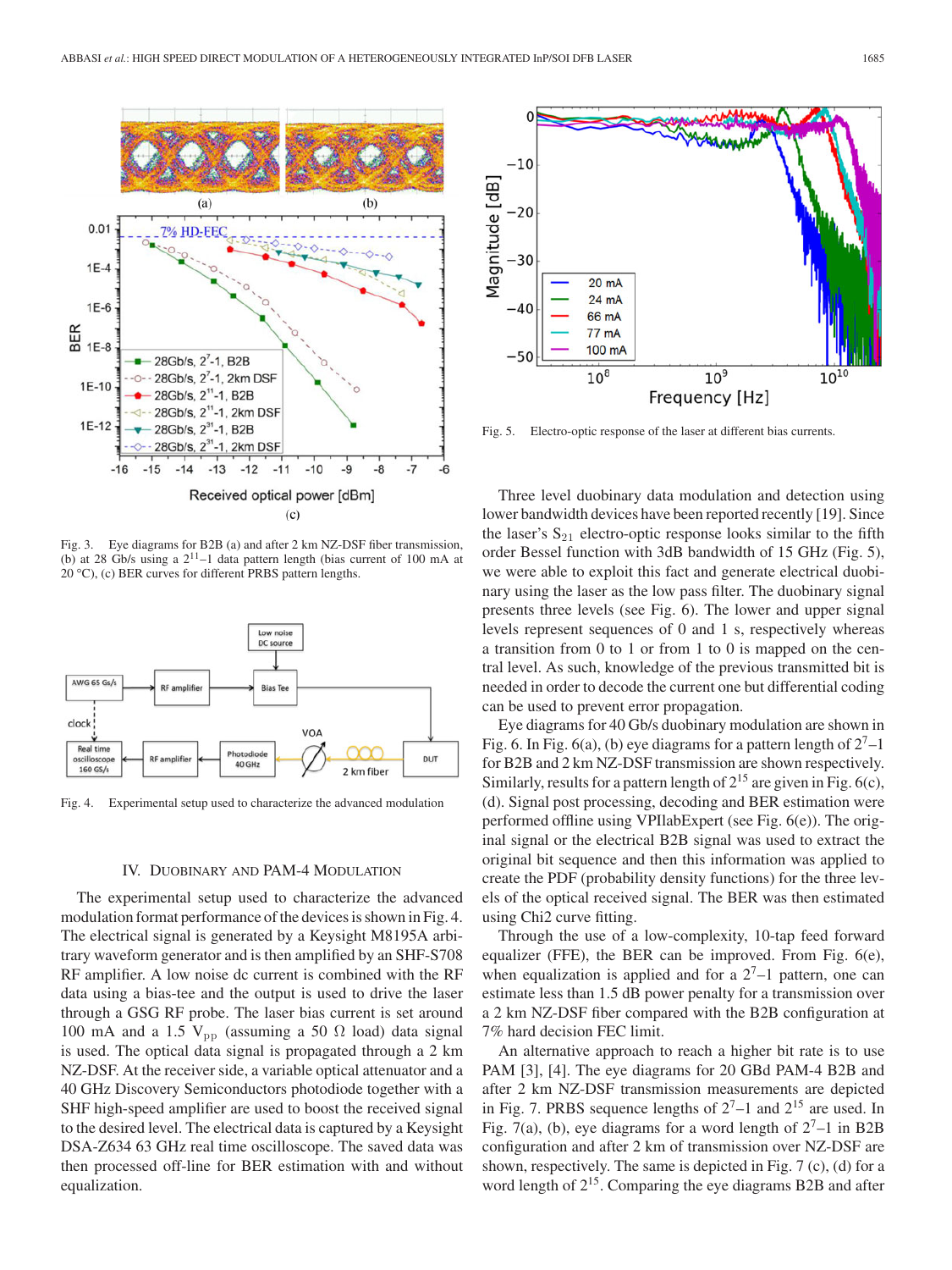

Fig. 6. (a) and (b) Eye diagrams for duobinary modulation at 40 Gb/s in B2B configuration and after 2 km of transmission over NZ-DSF for a PRBS length of  $2^{7}$ –1 and (c) and (d) for a length of  $2^{15}$  (e) BER measurements for B2B, and 2 km NZ-DSF configuration.

2 km NZ-DSF transmission, a deterioration can be observed, linked to the interaction between chromatic dispersion in the fiber and the inherent chirp of the laser. The resulting BER evaluated for both PRBS pattern lengths in the B2B and 2 km fiber transmission cases are presented in Fig. 7(e).

In the case of PAM-4, offline signal processing in MATLAB was used. The processing consisted of symbol clock recovery, equalization, symbol slicing, and finally BER measurement by error counting. Similarly to the duobinary case, 10-tap FFE was used to eliminate the channel effect on the signal. The normalized least mean square algorithm was employed to determine the equalizer taps. As shown in Fig. 7(e), the performance is significantly improved when equalization is performed. Based on these measurements one may conclude that the performance of PAM-4 is slightly better than that of duobinary for the same bitrate. However one should take into account that different methods were used to evaluate the BER for the two modulation formats. The results indicate that both schemes can be equally



Fig. 7. (a) and (b) Eye diagrams for PAM-4 at 20 GBd in B2B configuration and after 2 km of transmission over NZ-DSF for a PRBS length of  $2^7$ –1 and (c) and (d) for a length of  $2^{15}$ . BER measurements for B2B and 2 km NZ-DSF configuration (bottom).

important to boost a direct modulation laser's performance for short reach links in datacenters.

# V. CONCLUSION

A InP membrane DFB laser, heterogeneously integrated on SOI has been realized for high-speed direct modulation. 28 Gb/s NRZ data transmission over a 2 km NZ-DSF using a 27–1 PRBS pattern was demonstrated with a power penalty of only 1 dB (BER 1e-9). In order to overcome the speed limit of the laser, duobinary and PAM-4 modulation experiments were performed at 40 Gb/s.

BER results indicate that PAM-4 is a slightly better solution than the duobinary scheme. Also PAM-4 is discussed in the IEEE802.3bs 400 Gb/s Ethernet task force as the next standard for 2 and 10 km 400G-Ethernet [20]. This indicates that PAM-4 based direct modulation is going to be an important optical modulation scheme for datacenter interconnects. On the other hand, using an array of NRZ modulated DFB lasers would enable the realization of  $4 \times 28$  GbE wavelength division multiplexed